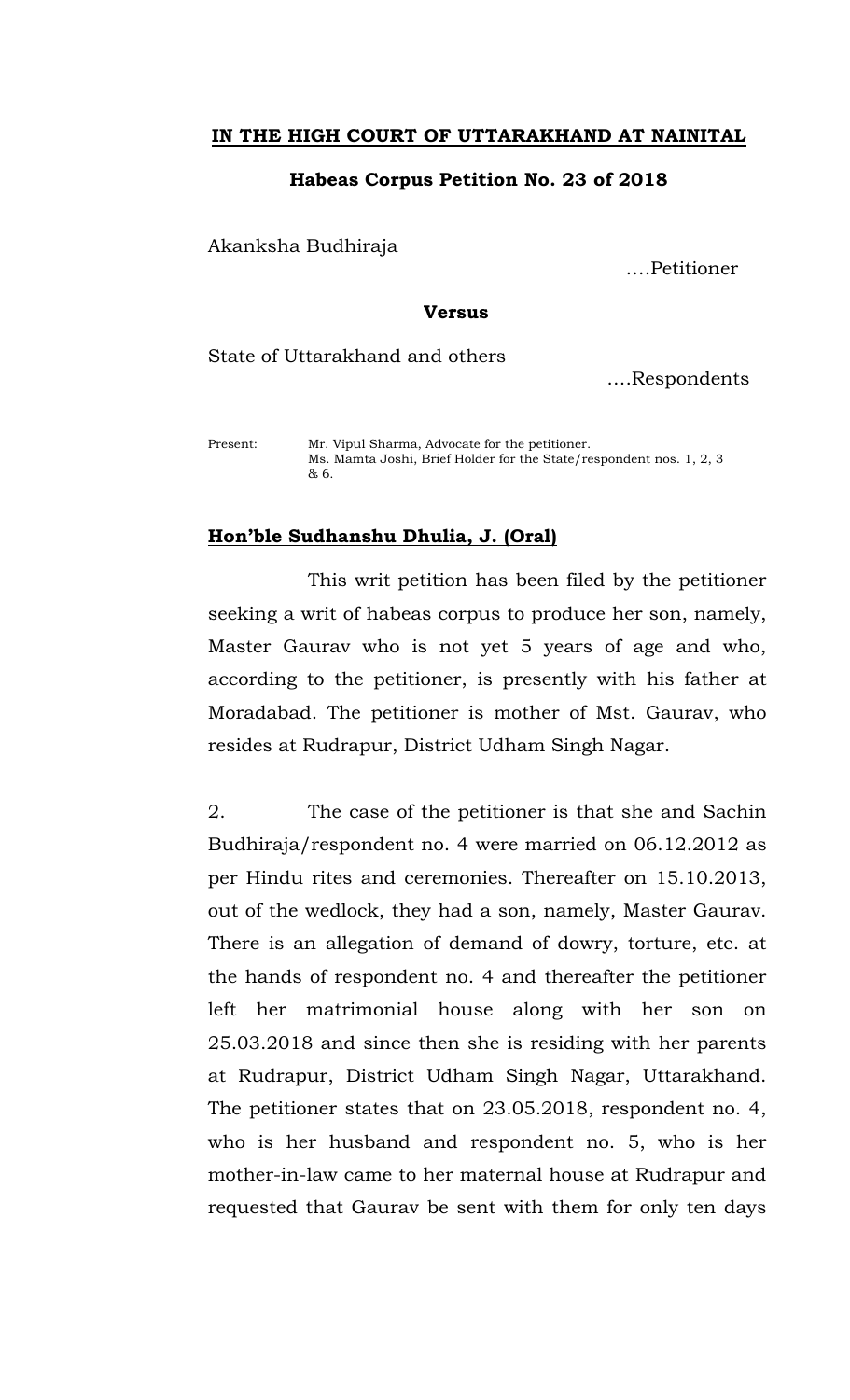to Moradabad. The petitioner though initially hesitant but finally accepted this request, but thereafter respondent no. 4 has not returned with their son. Moreover, it is also alleged that she is not being allowed to talk to her son. She further alleges that respondent no. 4 is a businessman and remains outside the house and there is no one to take care of the son, etc.

3. Petitioner's counsel Sri Vipul Sharma was asked as to how a son can be said to be in unlawful custody of his father and more important whether a writ of habeas corpus would lie under these circumstances.

4. The petitioner relies upon a decision of Punjab & Haryana High Court, where, according to the petitioner, the custody was given to the mother on a writ of habeas corpus. The judgment referred is **Gurmeet Kaur Batth v. State of Punjab and others (Criminal Writ Petition No. 1165 of 2018)** dated 20.01.2009.

5. Indeed in the said case, learned Single Judge of Punjab and Haryana High Court did order of the custody of the child to her mother, but the facts of that case are entirely different from the facts of the present case. In the said case, the mother Gurmeet Kaur Batth who was a citizen of Canada married one Ajay Pal Singh, who at the relevant time was a citizen of India residing in Amritsar. They were married in November, 2002 and thereafter out of the wedlock, they had a son, namely, Shahbaz Singh. Matrimonial difference arose in Canada between the couple and thereafter though there were matrimonial differences, but the son was handed over by the petitioner to her mother-in-law. The mother-in-law of the petitioner brought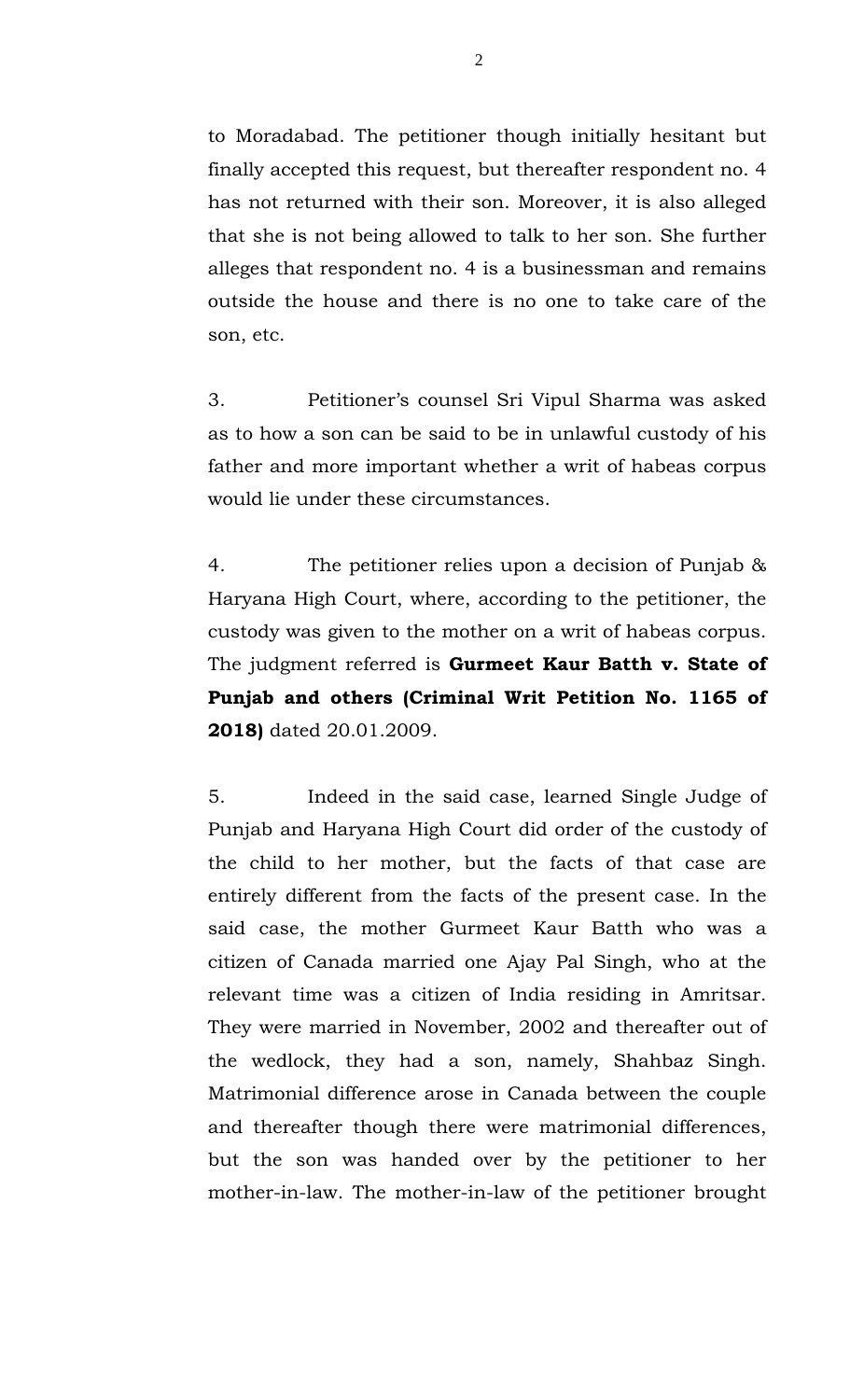the son (Shahbaz Singh) to India. After few months, the petitioner Gurmeet Kaur Batth moved a writ of habeas corpus in Punjab and Haryana High Court and the Punjab and Haryana High Court came to the conclusion that the son was in custody of the mother-in-law, and the custody was sought by the mother, who is the natural guardian of the son. Hence, under these circumstances, the custody of the child was given to the petitioner in the said case.

6. In the present case, the facts are entirely different. Admittedly, Gaurav who is four years & eight months of age is as of now with his father at Moradabad. The parties admittedly Hindu by religion, therefore, respondent no. 4 who is the father of Gaurav is his natural guardian (as is his mother). The petitioner has not been able to show as to how the child, namely, Gaurav can be said to be in an illegal detention or illegal custody of his natural father.

7. The first and foremost aspect which has to be examined by this Court is whether Mst. Gaurav is in unlawful or illegal custody of respondent no. 4. Considering, however, that Gaurav is 5 years of age, his welfare is also of paramount importance, but that is not the subject matter of this Court, as that would fall under the jurisdiction of the Family Court, particularly when this Court finds that the custody of a child with his natural father cannot be said to be an illegal or unlawful custody.

8. The Constitution Bench of Hon'ble Apex Court in the case of **Kanu Sanyal v. District Magistrate, Darjeeling**  reported in **(1973) 2 SCC 674** had considered entire history and development of a writ of habeas corpus and had come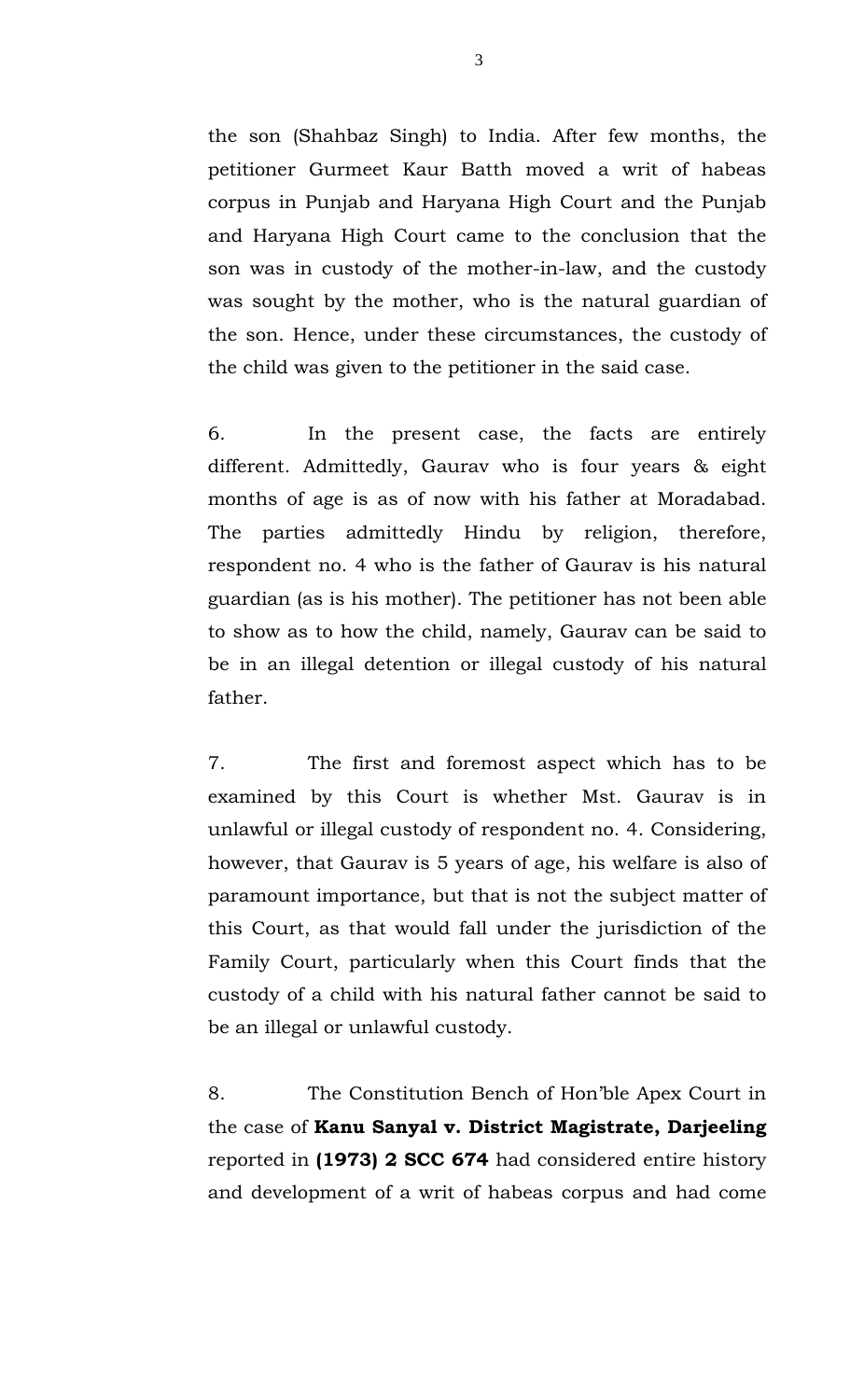to the conclusion that the writ of habeas corpus is "essentially a procedural writ". Hon'ble Apex Court in the case of **Kanu Sanyal (supra),** in para 4, observed as under:

> "4. It will be seen from this brief history of habeas corpus that it is essentially a procedural writ. It deals with the machinery of justice, not the substantive law. The object of the writ is to secure release of a person who is illegally restrained of his liberty. The writ is, no doubt, a command addressed to a person who is alleged to have another person unlawfully in his custody requiring him to bring the body of such person before the court, but the production of the body of the person detained is directed in order that the circumstances of his detention may be inquired into, or to put it differently, 'in order that appropriate judgment be rendered on judicial inquiry into the alleged unlawful restraint'. The form of the writ employed is "We command you that you have in the King's Bench Division of our High Court of Justice – immediately after the receipt of this our writ, the body of A.B. being taken and detained under your custody – together with the day and cause of his being taken and detained – *to undergo and receive all and singular such matters and things as our court shall then and there consider of concerning him in this behalf.* The italicized words show that the writ is primarily designed to give a person restrained of his liberty a speedy and effective remedy for having the legality of his detention enquired into and determined and if the detention is found to be unlawful, having himself discharged and freed from such restraint. The most characteristic element of the writ is its peremptoriness and, as pointed out by the Lord Halsbury, L.C. in Cox v. Hakes (1890) 15 AC 506, 'the essential and leading theory of the whole procedure is the immediate determination of the right applicant's freedom' and his release, if the detention is found to be unlawful. That is the primary purpose of the writ; that is its substance and end."

9. Technically there may be a situation where it would still may possible to make out a case for a writ of habeas corpus by the mother where the child is in custody of the father, but first and foremost it has to be shown that the custody is unlawful or illegal. Moreover, in case any relief is granted to the petitioner, considering her fervent